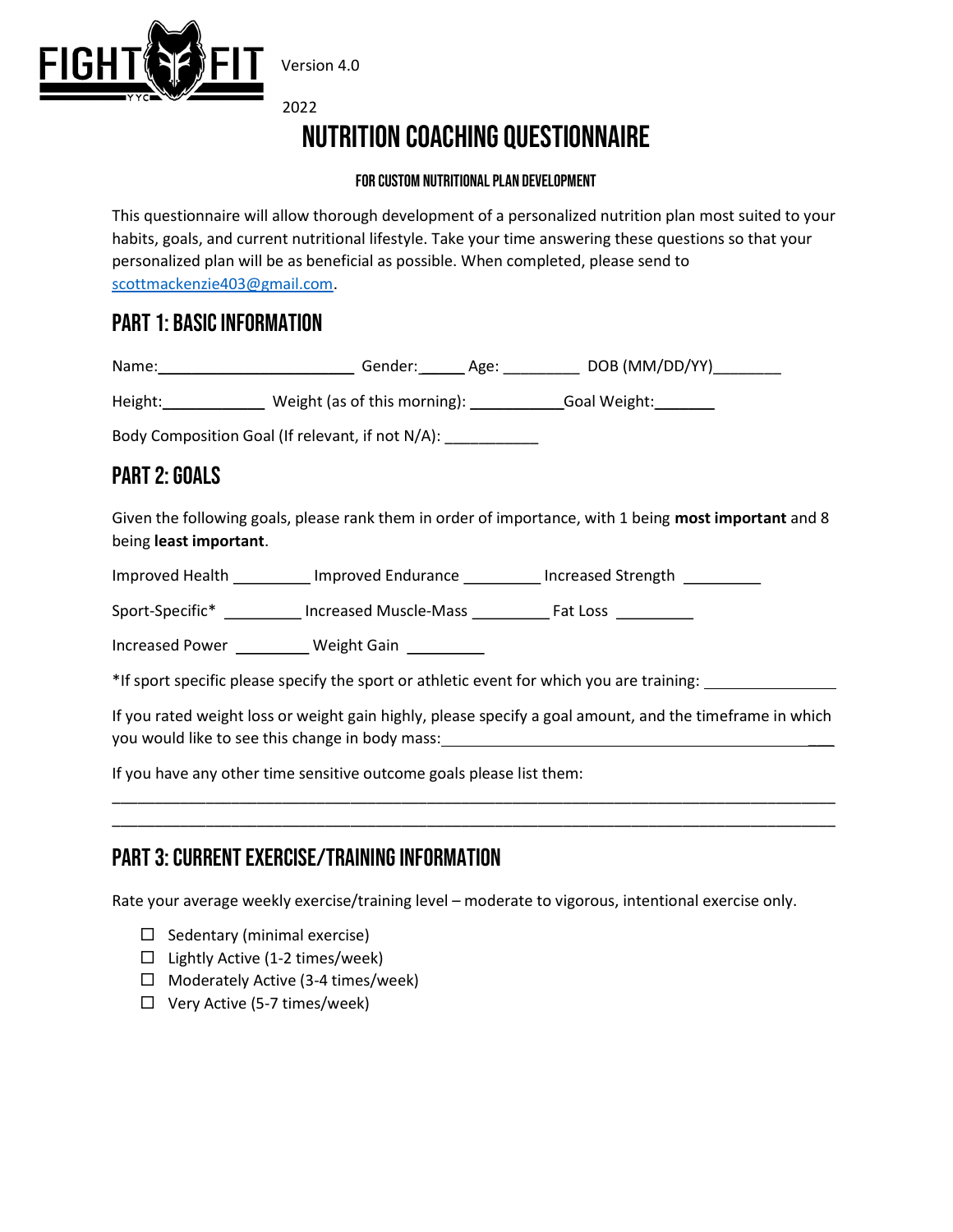

2022 What types of exercise/training do you typically engage in and for what duration?

\_\_\_\_\_\_\_\_\_\_\_\_\_\_\_\_\_\_\_\_\_\_\_\_\_\_\_\_\_\_\_\_\_\_\_\_\_\_\_\_\_\_\_\_\_\_\_\_\_\_\_\_\_\_\_\_\_\_\_\_\_\_\_\_\_\_\_\_\_\_\_\_\_\_\_\_\_\_\_\_\_\_ \_\_\_\_\_\_\_\_\_\_\_\_\_\_\_\_\_\_\_\_\_\_\_\_\_\_\_\_\_\_\_\_\_\_\_\_\_\_\_\_\_\_\_\_\_\_\_\_\_\_\_\_\_\_\_\_\_\_\_\_\_\_\_\_\_\_\_\_\_\_\_\_\_\_\_\_\_\_\_\_\_\_

### PART 4: LIFESTYLE INFORMATION

Occupation:\_\_\_\_\_\_\_\_\_\_\_\_\_\_\_\_\_\_\_\_\_\_\_\_\_\_\_\_\_\_\_\_\_\_\_\_\_\_\_\_\_\_

 $\overline{a}$ 

What is the activity level at your job?

- $\Box$  None (seated work only)
- $\Box$  Moderate (slight activity such as walking)
- $\Box$  High (heavy labor, very active)

Does your job involve shift work (Y/N)? \_\_\_\_\_

Please list the physical activities that you participate in outside of the gym and outside of work:

Approximately how much money do you spend on groceries per month (provide amounts from last two grocery bills if possible)

How many times per week do you shop for groceries? \_\_\_\_\_\_\_\_\_\_\_\_\_\_\_\_\_\_\_\_\_\_\_\_\_\_\_\_\_

How many meals do you eat in restaurants and/or fast food places per week?

Exactly how much money do you spend on supplements per month?

List the nutritional supplements and doses you are currently taking: The contract of the contract of the contract of the contract of the contract of the contract of the contract of the contract of the contract of the contract of the contract of the contract of the contract of the co

Please list any known food allergies: \_\_\_\_\_\_\_\_\_\_\_\_\_\_\_\_\_\_\_\_\_\_

Are there any other foods to which you're particularly sensitive (i.e., which cause gas, bloating, stuffiness, or congestion)?

### PART 5: 3 DAY DIETARY RECORD

Please track 3 days of your nutritional and fluid intake as accurately as possible using the myfitnesspal app. Add scottmackenzie403@gmail.com as a friend, and go into your myfitnesspal diary settings and set to "shared with friends". This way I will be able to see an accurate snapshot of your current nutritional lifestyle. Please try to select accurate food sources – the app is open source so there are a lot of poor quality entries. Usually entries with a green star beside them are verified.

\_\_\_\_\_\_\_\_\_\_\_\_\_\_\_\_\_\_\_\_\_\_\_\_\_\_\_\_\_\_\_\_\_\_\_\_\_\_\_\_\_\_\_\_\_\_\_\_\_\_\_\_\_\_\_\_\_\_\_\_\_\_\_\_\_\_\_\_\_\_\_\_\_\_\_\_\_\_\_\_\_\_\_\_\_

#### PART 6: Dietary preferences